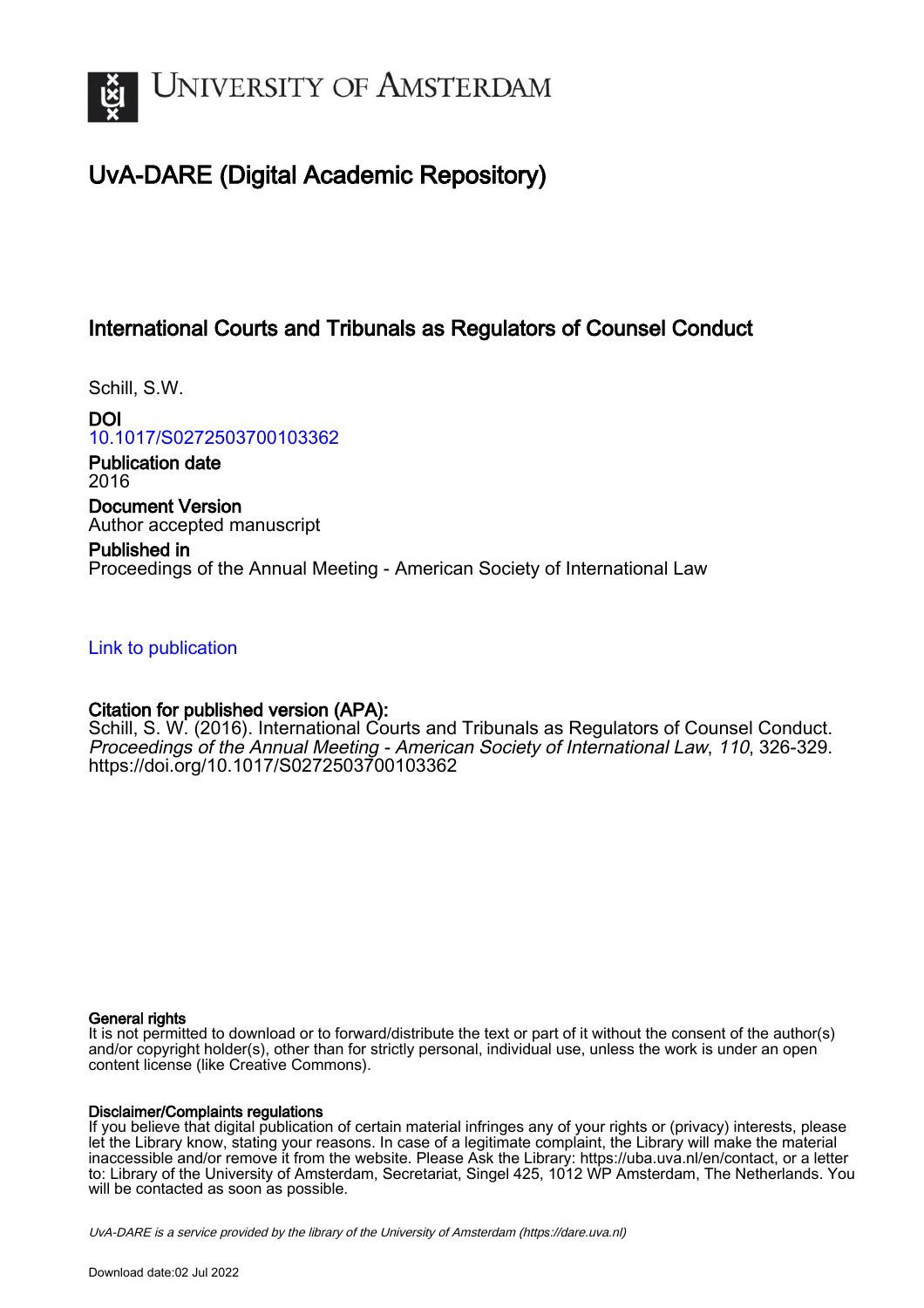#### **INTERNATIONAL COURTS AND TRIBUNALS AS REGULATORS OF COUNSEL CONDUCT**

### *By Stephan W. Schill*\*

#### THE CASE FOR COURT- AND TRIBUNAL-DRIVEN REGULATION

The growing number of proceedings before international courts and tribunals, and the increasing diversification of counsel representing parties before them, has reinforced the need for a debate about the regulation of the international bar that Detlev Vagts already called for two decades ago.<sup>1</sup> Such a debate is pertinent, now more than ever before, as diverging ethical obligations of counsel from different jurisdictions, as well as a lack of clarity about acceptable standards of conduct in international proceedings, can jeopardize the integrity and effectiveness of the proceedings and cast the legitimacy of the administration of international justice into doubt. It is for these reasons that efforts both to develop the basic framework for "professional ethics" in international proceedings, and to translate it into concrete codes of conduct have recently intensified, principally in academic circles and by professional organizations.<sup>2</sup>

While private bodies and professional self-regulation are the institutions and instruments most participants in the current debate focus on, public actors, and chiefly amongst them the international courts and tribunals concerned, should not be forgotten as potential regulators of counsel conduct and enforcers of sanctions for misconduct. This is particularly the case for those aspects of "professional ethics" that form part of the law of procedure because they concern the relationship between counsel and court (or tribunal). The nature and scope of counsel duties with respect to the presentation of truthful evidence is an example falling into this category. These procedural aspects are to be distinguished from those elements of "professional ethics" that concern the regulation of the market for legal services in order to ensure equal and fair competition among counsel and to protect clients against inappropriate counsel conduct.

While hardly well placed to regulate the market for international legal services generally, international courts and tribunals appear appropriate regulators for questions concerning those aspects of "professional ethics" that are part of the law of procedure. In fact, ensuring the integrity and efficiency of international proceedings by upholding basic procedural principles, such as the equality of the parties, and safeguarding the legitimacy of the proceedings in the presence of improper or even recalcitrant counsel conduct, are objectives that seem best pursued by regulation through international courts and tribunals, rather than by private organizations or national bar associations.

Regulations by private bodies, such as professional organizations of the international bar, may be seen as self-serving instruments that have the "private" interest of international lawyers as a group in mind, rather than the "public" interest of the international community in the administration of international justice. Regulation of conduct of counsel in international proceedings by international courts and tribunals themselves would avoid that concern. Furthermore, only the international court or tribunal concerned is able, in the absence of some other international body in charge, to ensure that all actors appearing before it in the function as counsel are subject to the same rules of professional conduct.

l,

<sup>\*</sup> Professor of International and Economic Law and Governance at the University of Amsterdam; Rechtsanwalt (Frankfurt am Main) and Attorney-at-Law (New York). Dr. iur. (Frankfurt 2008); LL.M. (NYU 2006); LL.M. (Augsburg 2002). His contribution is made possible by a Starting Grant of the European Research Council on "Transnational Private-Public Arbitration as Global Regulatory Governance: Charting and Codifying the Lex Mercatoria Publica" (LexMercPub, Grant Agreement No. 313355).

<sup>1</sup> Detlev F. Vagts, *The International Legal Profession. A Need for More Governance?*, 90 AJIL 250 (1996).

<sup>2</sup> *See* CATHERINE ROGERS, ETHICS IN INTERNATIONAL ARBITRATION (2014); ARMAN SARVARIAN, PROFESSIONAL ETHICS AT THE INTERNATIONAL BAR (2013).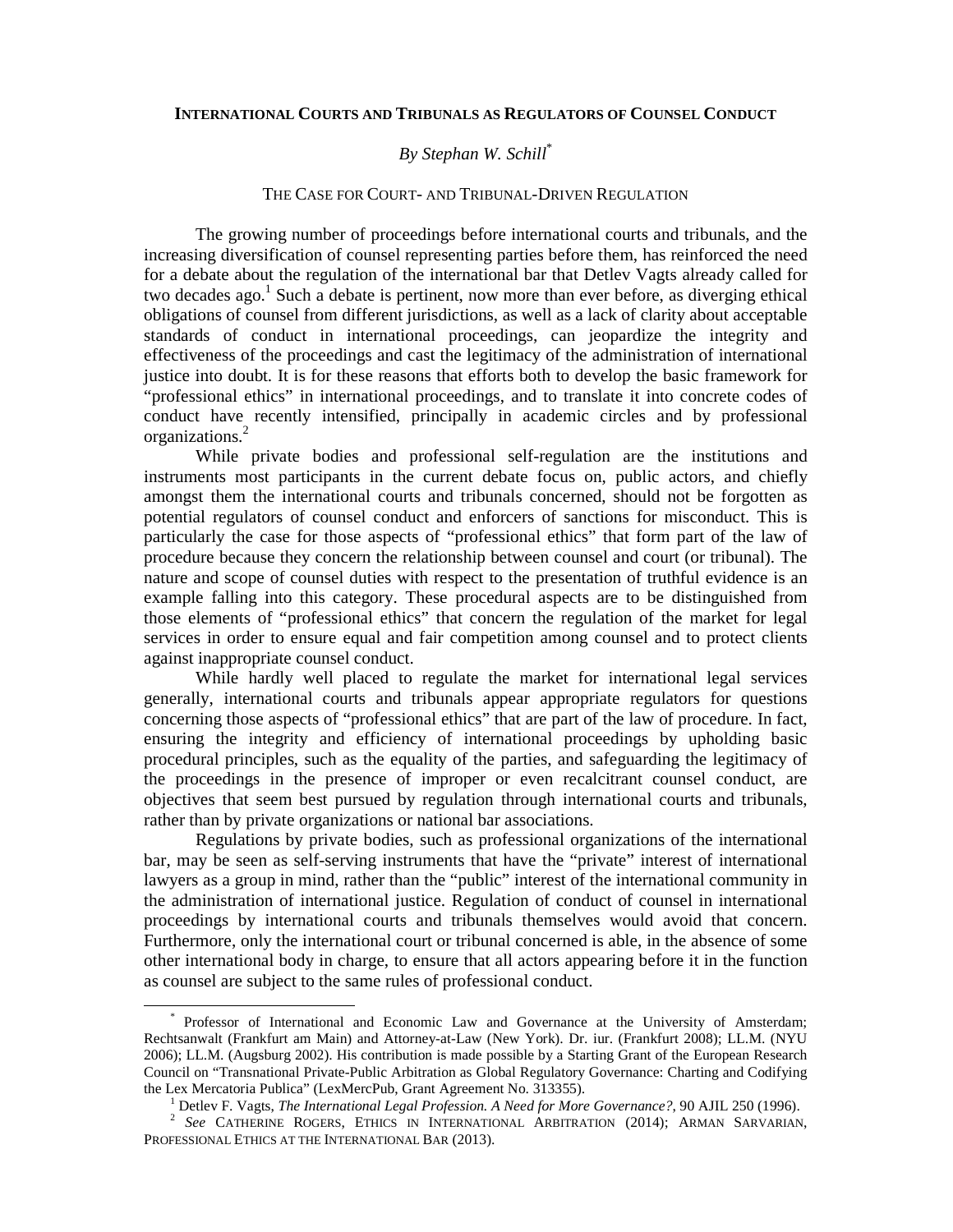By contrast, the dominant approach so far, which consists of allocating power and responsibility to regulate counsel conduct and sanction breaches to national bar associations or state courts, is unable to provide such a level playing field. National institutions may not only establish different rules, administer identical rules differently, differ in their enforcement and sanctioning practices, and not reach nonlawyers appearing as counsel before an international court or tribunal. Giving these institutions power to regulate counsel conduct and sanction breaches may also create, at least in theory, risks to the integrity of international proceedings. After all, it is conceivable that national institutions are captured by one of the state parties to an international proceeding and used to sabotage the proceeding by taking action against the opposing party's counsel. Such a result is avoided if the international court or tribunal itself is the institution developing and administering rules for counsel conduct in relation to international proceedings.

#### THE POWER OF INTERNATIONAL COURTS AND TRIBUNALS TO REGULATE COUNSEL CONDUCT

International courts and tribunals are not only well placed to ensure uniform and legitimate regulation of counsel conduct in international proceedings, they also dispose of the legal authority and competence to develop and enforce such rules. Rather than viewing such powers as inherently governmental, and therefore restricted to national bar associations or domestic courts in whose jurisdiction counsel are admitted to practice, $3$  the rules governing counsel conduct in relation to an impending or ongoing international proceeding can be enacted as part of the competences to "lay down rules of procedure" that many international courts and tribunals, including the International Court of Justice (ICJ), are expressly given.<sup>4</sup> This competence encompasses not only questions concerning the organization of hearings, presentation of evidence, and the process of decision-making of the court or tribunal, but also the procedural rights and obligations of the parties and the standards of conduct for their counsel in relation to the proceedings.<sup>5</sup> Thus, on the basis of Article  $30(1)$  of its Statute, the ICJ has laid down in its "Practice Directions" some, albeit limited, standards of conduct for counsel.<sup>6</sup>

International courts and tribunals missing such an express authorization to develop rules of procedure can rely, and have successfully done so, on the inherent powers all international courts and tribunals dispose of as part of the general principle of law to take all necessary measures for the preservation of the integrity of the proceedings before them, and to ensure the effectiveness of their judicial function.<sup>7</sup> These inherent powers could also serve as a basis for international courts and tribunals to develop, in the form of codes of conduct, rules on how counsel should conduct themselves in international proceedings and to implement

l,

<sup>3</sup> *See* Catherine A. Rogers, *Context and Institutional Structure in Attorney Regulation: Constructing an Enforcement Regime for International Arbitration*, 39 STAN. J. INT'L L. 1, 41–57 (2003); Jan Paulsson, *Standards of Conduct for Counsel in International Arbitration*, 3 AM. REV. INT'L ARB. 214, 215 (1992).

<sup>&</sup>lt;sup>4</sup> See Statute of the International Court of Justice, Art. 30(1). Further examples include: Article 16 of the Statute of the International Tribunal for the Law of the Sea; and Article 14 of the Statute of the International Criminal Tribunal for Rwanda.

<sup>5</sup> *See* Hugh Thirlway, *Article 30*, *in* THE STATUTE OF THE INTERNATIONAL COURT OF JUSTICE: A COMMENTARY 516, 520–21 (Andreas Zimmerman, Christian Tomuschat, Karin Oellers-Frahm & Christian J. Tams eds., 2006) (stating that Article 30 of the Court's Statute constitutes the basis for the Practice Directions).

<sup>6</sup> *See* International Court of Justice, Practice Directions, *at* www.icjcij.org/documents/index.php?p1=4&p2=4&p3=0.

<sup>7</sup> Hrvatska Elektroprivreda v. Slovenia, ICSID Case No. ARB/05/24, Tribunal's Ruling Regarding the Participation of David Mildon QC in Further Stages of the Proceedings, para. 33 (May 6, 2008); Prosecutor v. Beqa Beqaj, Case No. IT-03-66-T-R77, Judgment on Contempt Allegations, paras. 9–10 (Int'l Crim. Trib. for Former Yugoslavia May 27, 2005); Prosecutor v. Duško Tadić, Case No. IT-94-I-A-R77, Judgment on Allegations of Contempt Against Prior Counsel, para. 13 (Int'l Crim. Trib. for Former Yugoslavia Jan. 31, 2000); Vagts, *supra* note 1, at 253.